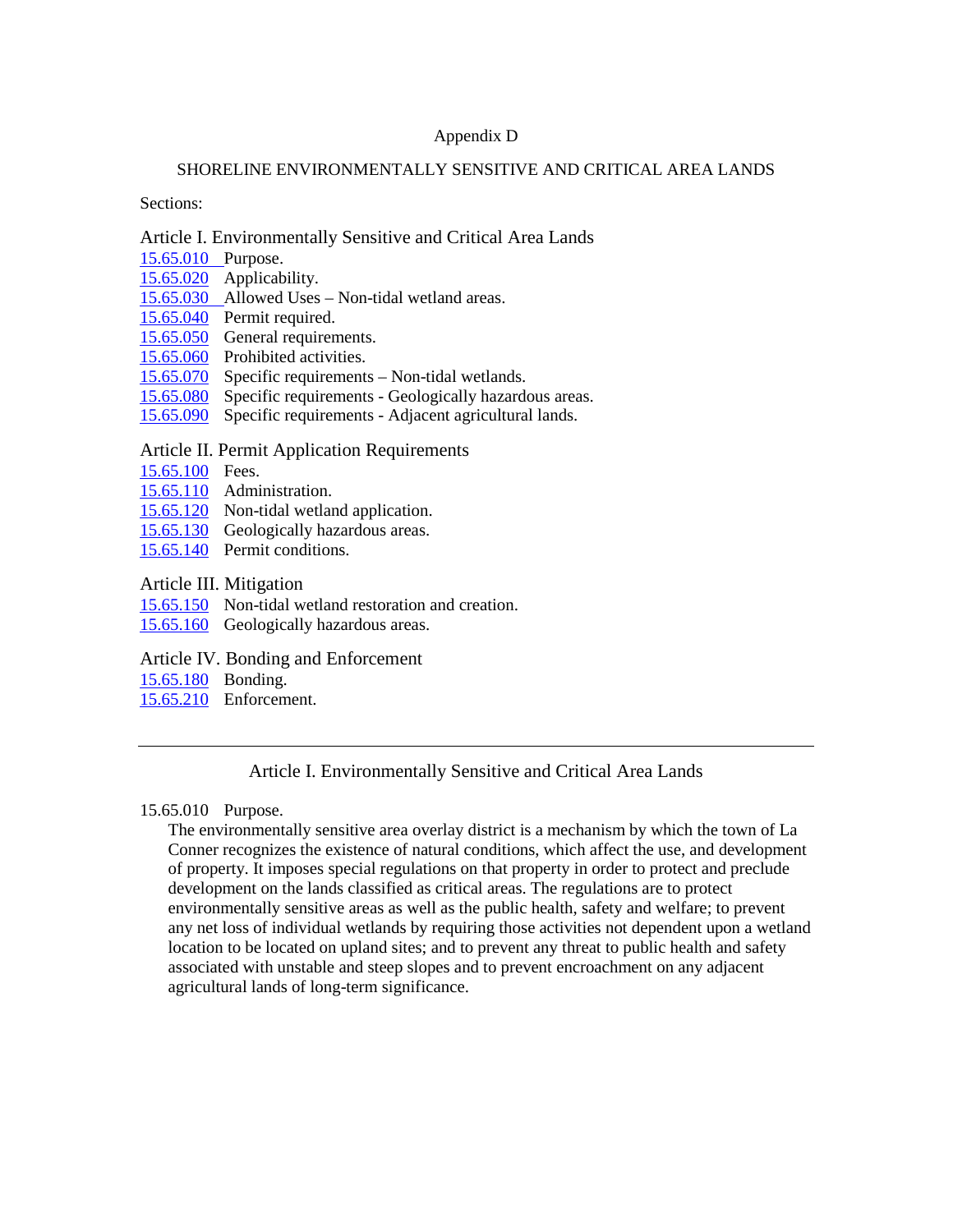### 15.65.020 Applicability.

This code applies to activities on all lands which have been identified and classified as critical areas pursuant to the comprehensive plan and designated on the Environmentally Sensitive Areas Map (see Appendix B)\* as follows:

- (1) Non-tidal Wetlands. Known non-tidal wetlands are designated on the Environmentally Sensitive Areas Map adopted by the town of La Conner on June 14, 1994. Provisions of this chapter apply to all wetlands which have been determined by a wetland delineation and rating per current Department of Ecology guidelines, regardless of whether or not they are mapped.
- (2) Geologically Hazardous Areas. All lands where slopes that average 15 percent or greater over a vertical interval of 10 feet and unstable slopes.
- (3) Lands Adjacent to Agricultural Lands. All lands inside town boundaries that are within 25 feet of agricultural resource lands. There are no agricultural lands within the town of La Conner.

\*Code Reviser's Note: Appendix B to Ord. 671 is on file in the clerk's office.

<span id="page-1-0"></span>15.65.030 Allowed Uses – Non-tidal wetland areas.

The following uses shall be allowed as a right within a non-tidal wetland and its buffer to the extent that they are not prohibited by any other ordinance or law and provided they do not require permits for structures, grading, fill, draining, or dredging:

- (1) Outdoor recreational activities; and
- (2) Education, scientific research, and nature trails;

<span id="page-1-1"></span>15.65.040 Permit required.

- (1) Non-tidal Wetlands. Regulated activities in or within the required buffer of a non-tidal wetland.
- <span id="page-1-2"></span>(2) Geologically Hazardous Areas. Construction activities, including clearing or grading, in or within 100 feet of a regulated slope.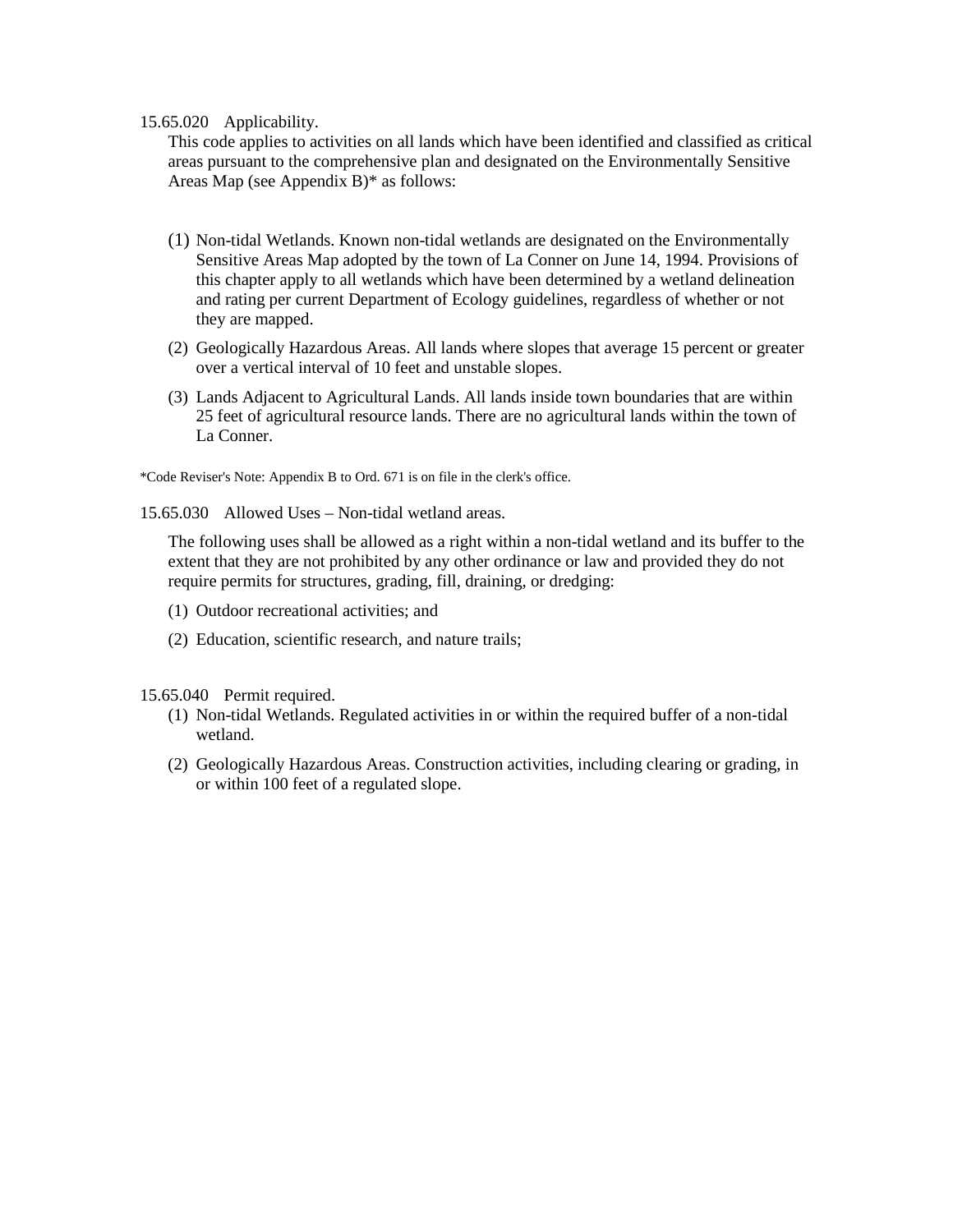## 15.65.050 General requirements.

Applications for land uses or developments proposed within critical or environmentally sensitive areas shall meet the following requirements:

- (1) Application for a permit to conduct a regulated activity shall be made to the planning department on forms furnished by the town. Permits shall be valid for a period not to exceed three years from the date of issue unless a time period is specified by the planning director. A permit may be renewed for one year.
- (2) Site, Adjacent Site, Surrounding Area and Drainage Basin. Detailed analysis of impacts of development upon nontidal wetlands, native vegetation and wildlife habitat, water quality, slope and soil conditions, and surface water drainage may be required at the request of the planning director when site area conditions as shown on the environmentally sensitive area overlay warrant such analysis. Supplemental technical reports may be required by the planning director to specify measures to preserve, protect, and maintain site, adjacent site, surrounding areas and drainage basin and ensure safe, stable, and compatible development.

<span id="page-2-0"></span>15.65.060 Prohibited activities.

All activities that are not permitted as a right or by permit shall be prohibited. All projects shall be fully bonded against any claim of damage against adjacent properties, including the town, prior to any wetland or slope work being undertaken if bonding is a condition of the permit.

<span id="page-2-1"></span>15.65.070 Specific requirements – Non-tidal wetlands.

- (1) The applicant shall submit a wetland delineation, rating report, survey report, and a scaled drawing of the area as part of the permit application. Non-tidal wetland delineations shall done be in accordance with the approved federal wetland delineation manual and applicable regional supplements. The rating shall be done in accordance with Ecology's 2014 Washington State Rating System for Western Washington (Ecology publication #14-06-029, or as revised and approved by Ecology). Evidence documenting the results of the boundary survey and wetland rating shall be submitted to the planning director.
- (2) The planning department may undertake the wetland delineation if requested by the applicant and at applicant cost. Authorized manuals and methods, such as remote sensing, hydrology, soils, plant species, and other data, consultations with biologists, hydrologists, soil scientists, or other experts may be used as needed to perform the delineation. The applicant will be charged direct costs of all work and consultants.
- (3) Where the planning department performs a wetland area delineation at the request of the applicant, it shall be considered a final determination.
- (4) Where the applicant has provided a wetland determination the planning department shall verify the accuracy of, and may require adjustments to, the boundary delineation. In the event the adjusted boundary delineation is contested by the applicant, the planning department shall, at the applicant's expense obtain competent expert services to render a final delineation.
- (5) Buffer Requirements. The following buffer widths have been established in accordance with the best available science. They are based on the category of wetland and the habitat score as determined by a qualified wetland professional using the Washington State Wetland Rating System for Western Washington: 2014 Update (Ecology publication #14-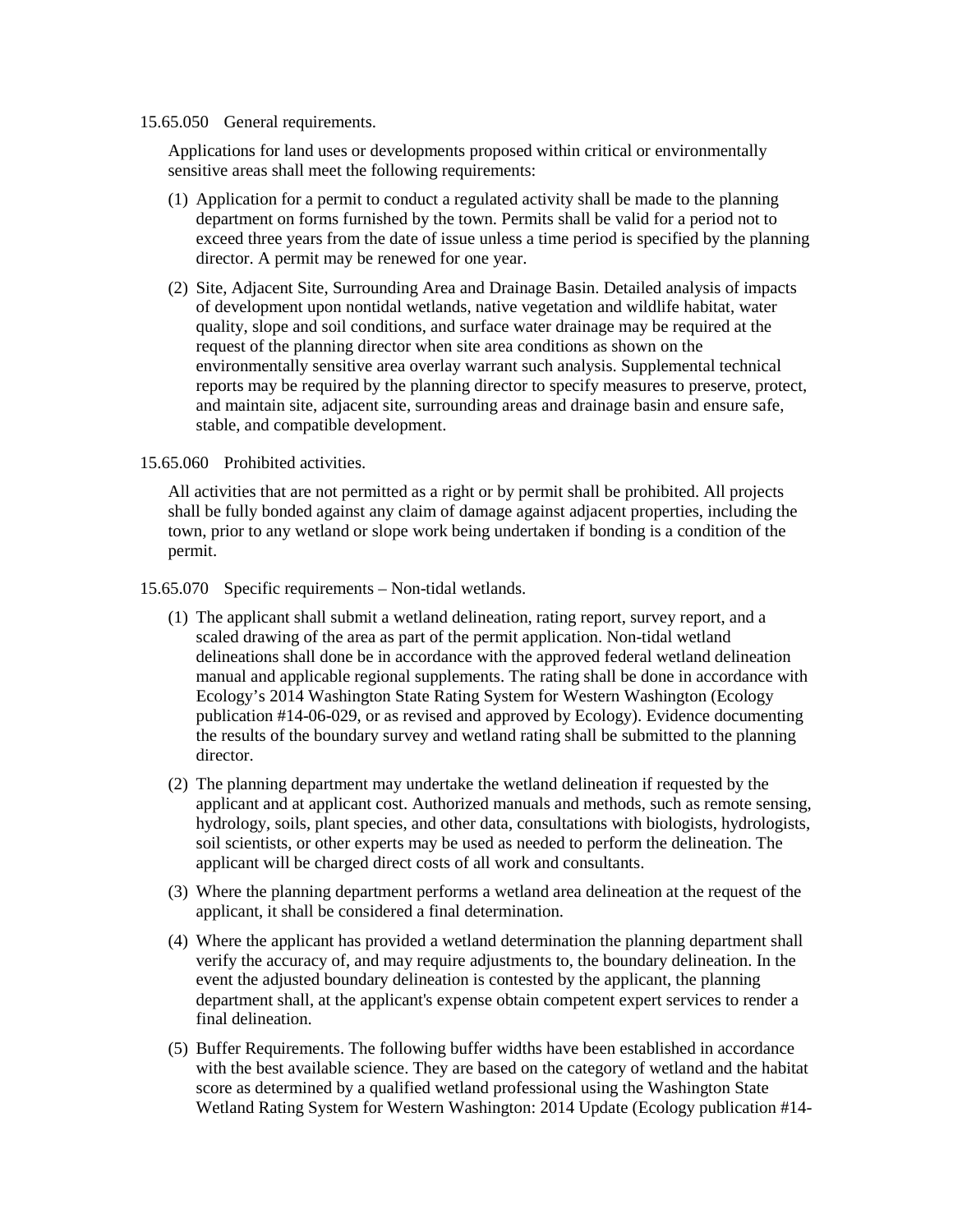06-029, or as revised an approved by Ecology). The adjacent land use intensity is assumed to be high.

- a. For wetlands that score 6 or more for habitat function, the buffers in Table 1 can be used if both the following criteria are met:
	- i. A relatively undisturbed, vegetated corridor at least 100 feet wide is protected between the wetland and any other Priority Habitats as defined by the Washington State Department of Fish and Wildlife (WDFW). The latest definitions of priority habitats and their locations are available on the WDFW web site at: [http://wdfw.wa.gov/hab/phshabs.htm.](http://wdfw.wa.gov/hab/phshabs.htm)

The corridor must be protected for the entire distance between the wetland and the Priority Habitat by some type of legal protection such as a conservation easement.

Presence or absence of a nearby habitat must be confirmed by a qualified biologist. If no option for providing a corridor is available, Table 1 may be used with the required measures in Table 2 alone.

- ii. All of the measures in Table 2 are implemented, where applicable, to minimize the impacts of adjacent land uses.
- b. For wetlands that score 3-5 habitat points, only the measures in Table 2 are required for the use of Table 1.
- c. If an applicant chooses not to apply the mitigation measures in Table 2, or is unable to provide a protected corridor where available, then Table 3 must be used.
- d. The buffer widths in Table 1 and 3 assume that the buffer is vegetated with a native plant community appropriate for the ecoregion. If the existing buffer is unvegetated, sparsely vegetated, or vegetated with invasive species that do not perform needed functions, the buffer should either be planted to create the appropriate plant community or the buffer should be widened to ensure that adequate functions of the buffer are provided.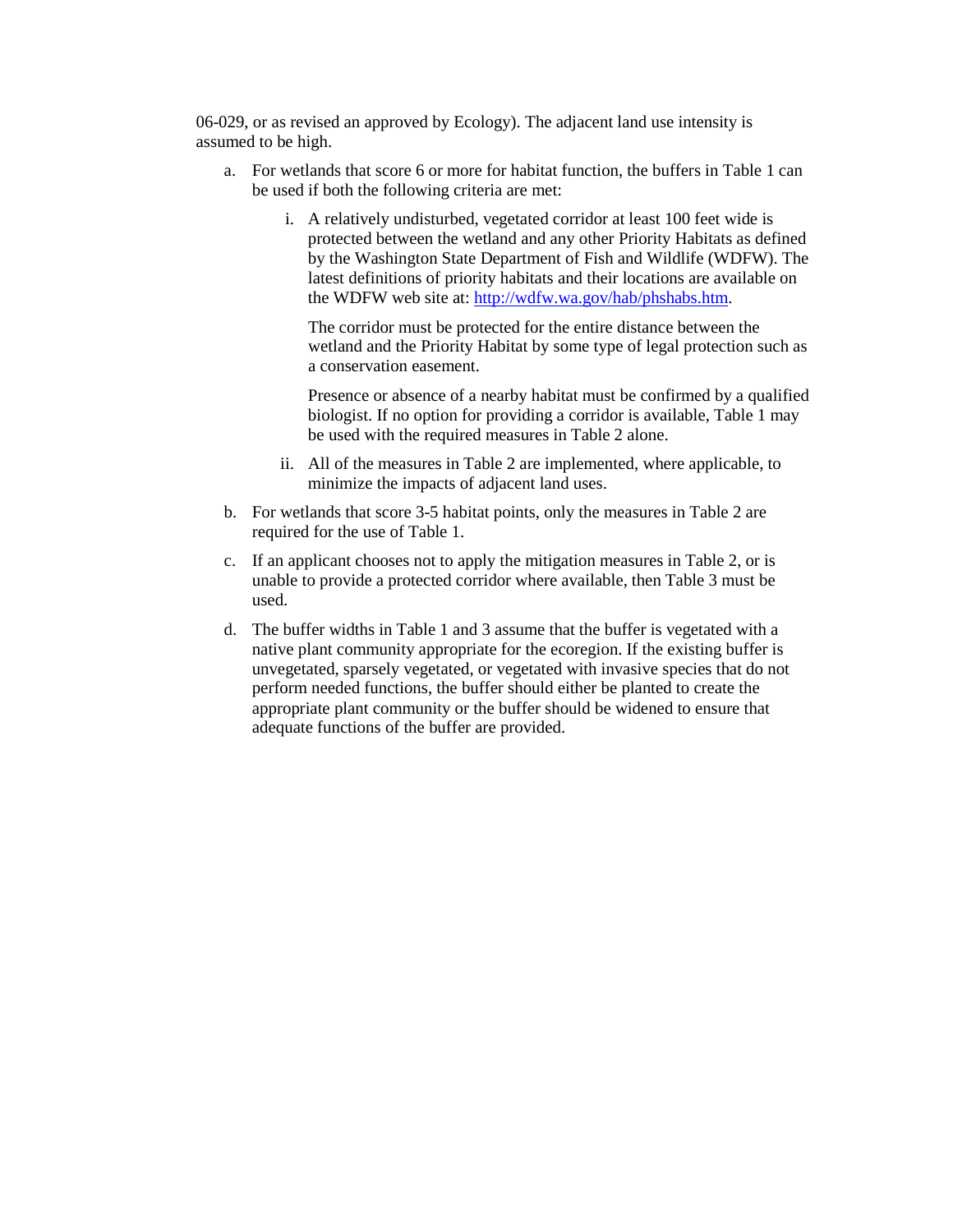# **Table 1. Wetland Buffer Width Requirements if Table 2 is Implemented and Corridor Provided**

|                                                                          | Buffer width (in feet) based on habitat<br>score  |         |       |
|--------------------------------------------------------------------------|---------------------------------------------------|---------|-------|
| <b>Wetland Category</b>                                                  | $3 - 5$                                           | $6 - 7$ | $8-9$ |
| Category I:<br>Based on total score                                      | 75                                                | 110     | 225   |
| Category I:<br>Bogs and<br>Wetlands of High<br><b>Conservation Value</b> | 190<br>225                                        |         |       |
| Category I:<br>Interdunal                                                | 225<br>(buffer width not based on habitat scores) |         |       |
| Category I:<br>Forested                                                  | 75                                                | 110     | 225   |
| Category I:<br><b>Estuarine and Coastal</b><br>Lagoons                   | 150<br>(buffer width not based on habitat scores) |         |       |
| Category II:<br><b>Based on score</b>                                    | 75                                                | 110     | 225   |
| Category II:<br><b>Interdunal Wetlands</b>                               | 110<br>(buffer width not based on habitat scores) |         |       |
| Category II:<br><b>Estuarine and Coastal</b><br>Lagoons                  | 110<br>(buffer width not based on habitat scores) |         |       |
| Category III (all)                                                       | 60                                                | 110     | 225   |
| Category IV (all)                                                        | 40                                                |         |       |

|  | Table 2. Required Measures to Minimize Impacts to Wetlands |  |  |  |
|--|------------------------------------------------------------|--|--|--|
|--|------------------------------------------------------------|--|--|--|

| <b>Disturbance</b>            | <b>Required Measures to Minimize Impacts</b>                                                                                                                                                                                                                                                                                                                                                                           |  |  |
|-------------------------------|------------------------------------------------------------------------------------------------------------------------------------------------------------------------------------------------------------------------------------------------------------------------------------------------------------------------------------------------------------------------------------------------------------------------|--|--|
| Lights                        | • Direct lights away from wetland                                                                                                                                                                                                                                                                                                                                                                                      |  |  |
| <b>Noise</b>                  | • Locate activity that generates noise away from wetland<br>• If warranted, enhance existing buffer with native vegetation<br>plantings adjacent to noise source<br>• For activities that generate relatively continuous, potentially<br>disruptive noise, such as certain heavy industry or mining,<br>establish an additional 10' heavily vegetated buffer strip<br>immediately adjacent to the outer wetland buffer |  |  |
| Toxic runoff                  | • Route all new, untreated runoff away from wetland while<br>ensuring wetland is not dewatered<br>• Establish covenants limiting use of pesticides within 150 ft of<br>wetland<br>• Apply integrated pest management                                                                                                                                                                                                   |  |  |
| Stormwater runoff             | • Retrofit stormwater detention and treatment for roads and existing<br>adjacent development<br>• Prevent channelized flow from lawns that directly enters the<br>buffer<br>• Use Low Intensity Development techniques (for more<br>information refer to the drainage ordinance and manual)                                                                                                                            |  |  |
| Change in water<br>regime     | • Infiltrate or treat, detain, and disperse into buffer new runoff from<br>impervious surfaces and new lawns                                                                                                                                                                                                                                                                                                           |  |  |
| Pets and human<br>disturbance | • Use privacy fencing OR plant dense vegetation to delineate buffer<br>edge and to discourage disturbance using vegetation appropriate<br>for the ecoregion<br>• Place wetland and its buffer in a separate tract or protect with a<br>conservation easement                                                                                                                                                           |  |  |
| <b>Dust</b>                   | • Use best management practices to control dust                                                                                                                                                                                                                                                                                                                                                                        |  |  |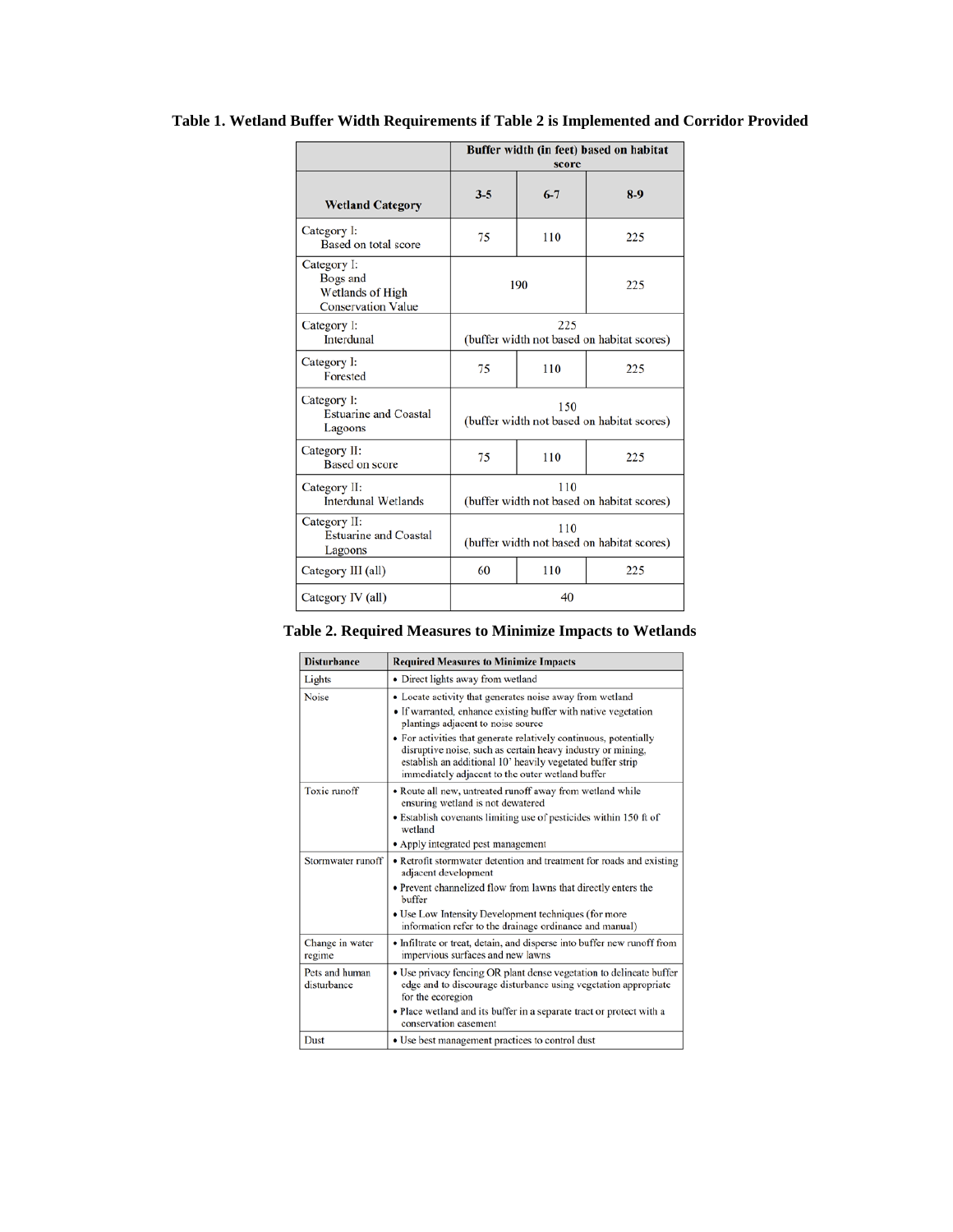<span id="page-5-0"></span>

|                                                                          | Buffer width (in feet) based on habitat<br>score  |         |       |  |
|--------------------------------------------------------------------------|---------------------------------------------------|---------|-------|--|
| <b>Wetland Category</b>                                                  | $3 - 5$                                           | $6 - 7$ | $8-9$ |  |
| Category I:<br>Based on total score                                      | 100                                               | 150     | 300   |  |
| Category I:<br>Bogs and<br>Wetlands of High<br><b>Conservation Value</b> | 250<br>300                                        |         |       |  |
| Category I:<br>Interdunal                                                | 300<br>(buffer width not based on habitat scores) |         |       |  |
| Category I:<br>Forested                                                  | 100                                               | 150     | 300   |  |
| Category I:<br><b>Estuarine and Coastal</b><br>Lagoons                   | 200<br>(buffer width not based on habitat scores) |         |       |  |
| Category II:<br>Based on score                                           | 100                                               | 150     | 300   |  |
| Category II:<br><b>Interdunal Wetlands</b>                               | 150<br>(buffer width not based on habitat scores) |         |       |  |
| Category II:<br><b>Estuarine and Coastal</b><br>Lagoons                  | 150<br>(buffer width not based on habitat scores) |         |       |  |
| Category III (all)                                                       | 80                                                | 150     | 300   |  |
| Category IV (all)                                                        | 50                                                |         |       |  |

### **Table 3. Wetland Buffer Requirements if Table 2 is NOT Implemented or Corridor NOT Provided**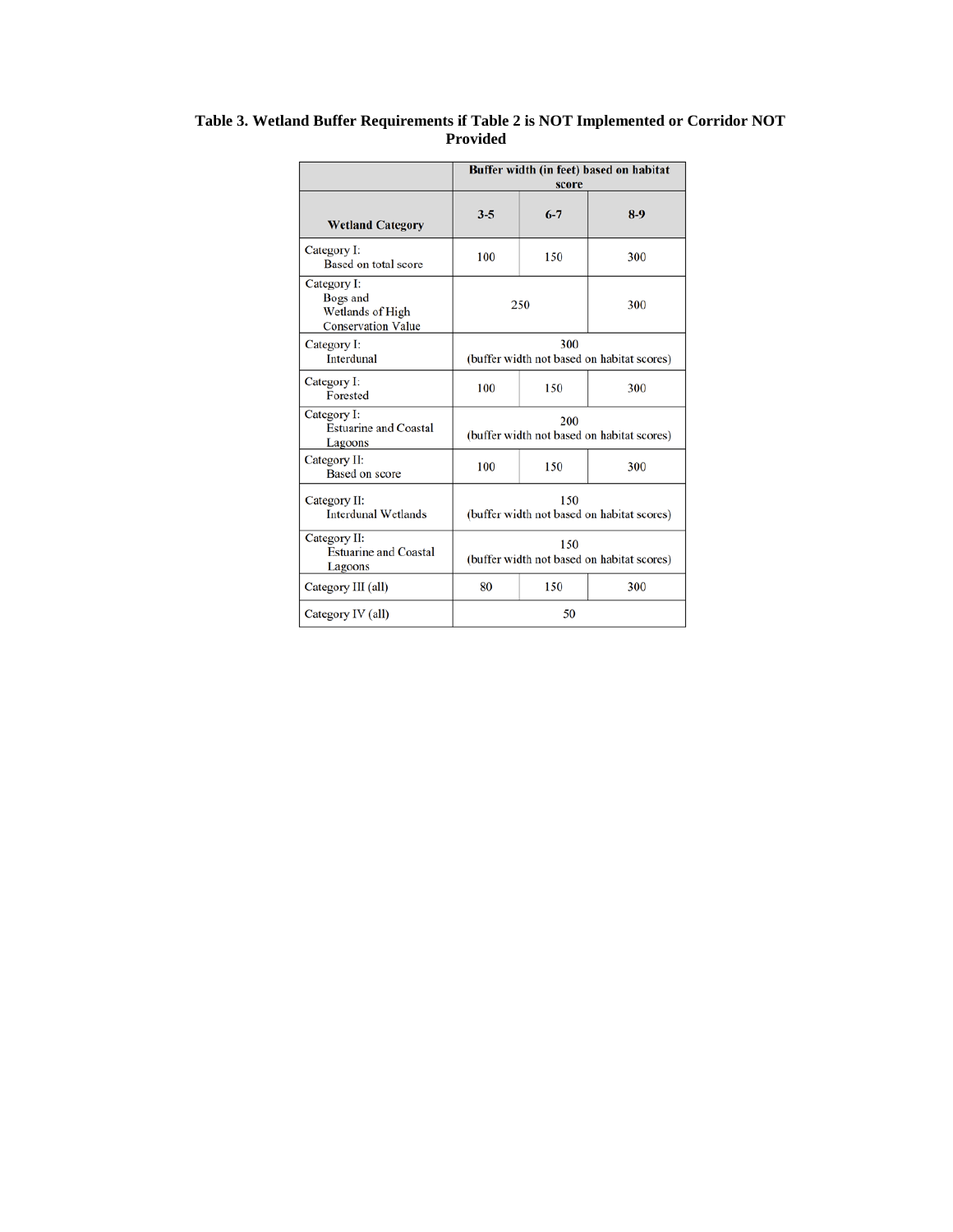- 15.65.080 Specific requirements Geologically hazardous areas.
	- (1) Development shall be prohibited, restricted, or otherwise controlled in areas designated or adjacent to "known or potential risk". The applicant shall provide evidence that the proposal would be structurally safe and out of the potential danger of any other surrounding development which may pose such risk to public health and safety in the designated hazardous area. The minimum requirement shall be a report submitted by a licensed engineer of the town's choice. The applicant shall submit any other information deemed necessary to allow the planning director, with the aid of the director of public works and director of wastewater management, to make an informed recommendation to the town council as to whether the proposed project should be granted.
	- (2) The planning director may require a buffer from the top or toe of a slope based on (a) geological and hydrological site constraints, and (b) the impacts of proposed construction methods on the stability of the slope, increased erosion potential, and disruption of existing topography and vegetation. No removal of native vegetation or wildlife habitat shall be permitted within the protected slope and buffer without prior approval of the planning director and approved replacement vegetation.
	- (3) Disturbed areas due to development activities shall be revegetated to promote drainage control and prevent erosion after construction. In cases where erosion potential is severe, the planning director may require a revegetation. Revegetation shall consist of trees, shrubs, and ground cover suitable for the location and which does not require permanent irrigation systems for long-term survival.
	- (4) When development is proposed on known and potential slide areas or slopes 40 percent or greater, the planning director may restrict development coverage and construction activity areas to the most level, environmentally suitable and naturally stable portion of the site. Grading shall be strictly limited to areas as determined by the planning director. The planning director may consult with other engineering consultants, the cost of which shall be borne by the applicant.
	- (5) All drainage associated with the development shall be connected to town approved drainage control systems. The on-site drainage system shall be designed for a 25-year storm occurrence (2.7 inches in 24 hours).
	- (6) The planning director may require additional construction practices and methods including, but not limited to, best management practices and limitations on construction equipment permitted on the site to protect critical areas on-site, on adjacent sites, and within the drainage basin.
- <span id="page-6-0"></span>15.65.090 Specific requirements - Adjacent agricultural lands.

All activities or uses adjacent to lands classified as agricultural lands of long-term significance shall be regulated in accordance with this code.

# Article II. Permit Application Requirements

### <span id="page-6-1"></span>15.65.100 Fees.

At the time of an application or request for determination, the applicant shall pay a filing fee sufficient to cover the costs of evaluation of the application as specified by the town council. These fees may be used to retain expert consultants to provide services pertaining to wetland boundary determinations, slope stability functional assessments, and evaluation of mitigation measures for either wetlands or potentially unstable slopes, when the planning department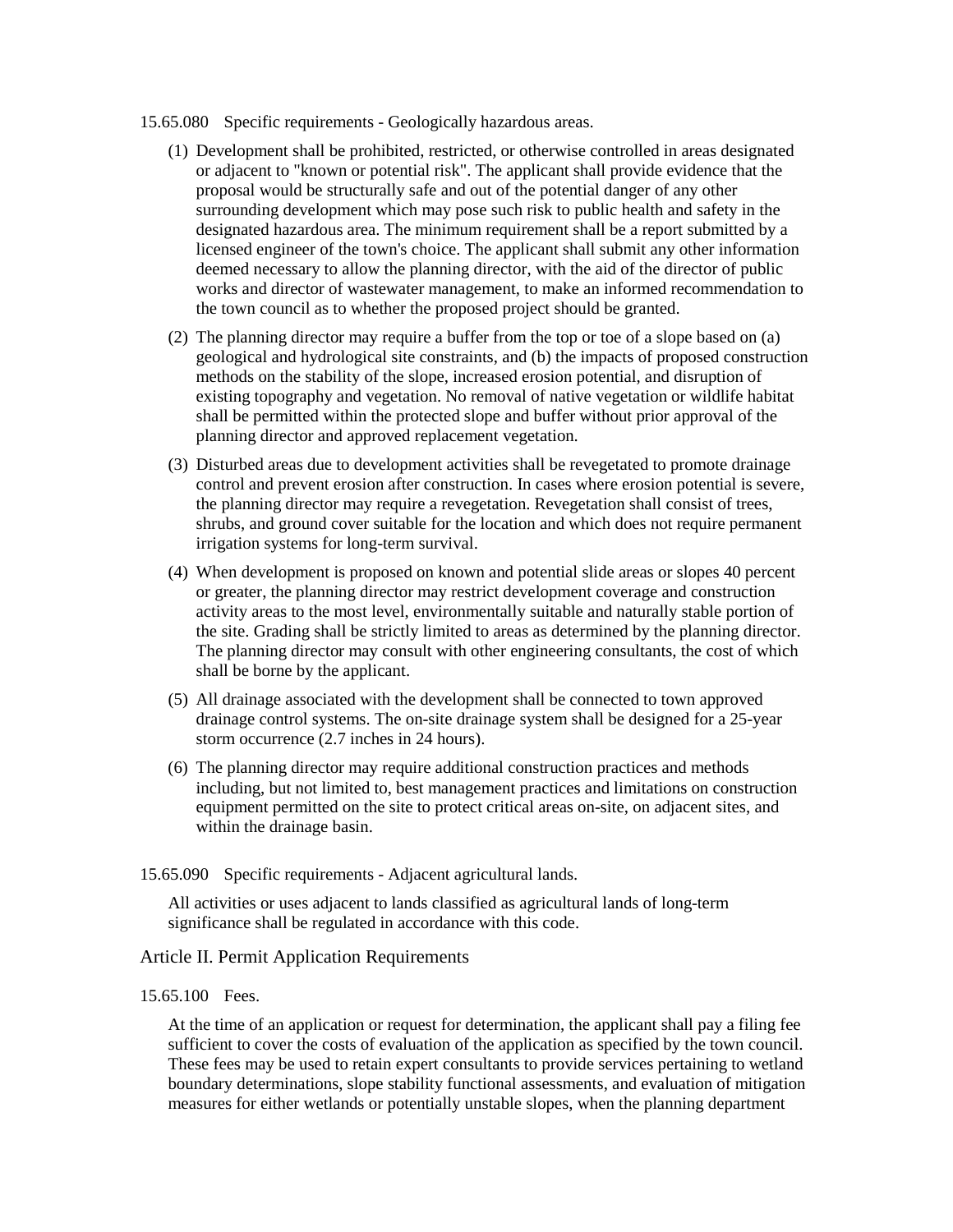deems that the information provided by the applicant is insufficient or needs further evaluation or analysis. Further, the applicant shall, before any permit is issued, reimburse the town for its expenses to evaluate or analyze the application or its supporting documentation. The town council may assess additional fees as needed to monitor and evaluate permit compliance and mitigation measures.

#### <span id="page-7-0"></span>15.65.110 Administration.

The planning director shall be responsible for the administration of this code as follows:

- (1) Reviewing all permit applications for compliance with this code. If the planning director, with the concurrence of the town council, finds the proposed activity is so minor that no environmentally sensitive area is affected, a permit may be issued without a public hearing.
- (2) Coordinating the permitting process with other programs or agencies having jurisdiction over the proposed activity to provide concurrent and minimal processing time.
- (3) Publishing notices of public hearing on applications for development having a significant effect on environmentally sensitive areas. Notice of public hearing shall be published at least twice for two consecutive weeks in the legal newspaper of the town of La Conner. A copy of the notice shall be mailed to all property owners within 300 feet of the proposal.
- (4) The hearing examiner or planning director will review the application and/or schedule a public hearing for the permit request no earlier than 10 days following publication and notices to property owners and at least 60 days after receipt of the permit application.
- (5) The hearing examiner decision shall be final and may only be appealed to the superior court of Skagit County within 21 days of the date of the mailing of the decision. A planning director decision may be appealed to the hearing examiner per procedures in §15.12.130 Appeal of Administrative Decisions.
- <span id="page-7-1"></span>15.65.120 Non-tidal wetland application.
	- (1) Application for a special permit for a regulated non-tidal wetland activity shall include, but not be limited to, the following, unless waived with written justification by the planning department:
		- (a) The purpose of the project and an explanation of why the proposed activity requires a wetland location or access to wetlands, or cannot be located at other sites.
		- (b) A site plan drawn to an appropriate scale showing the wetland area boundary and the non-tidal wetland boundary under consideration as determined by field survey; the width, depth, and length of all existing and proposed structures, roads, watercourses, and drainageways; water, wastewater, and storm water facilities; utility installations within 200 feet of a non-tidal wetland; and the relationship of the proposed activity and any potentially affected non-tidal wetland to the entire parcel of land owned by the applicant.
		- (c) A description of the wetland or wetlands that will be affected by the regulated activity, including a sketch of the entire wetland drawn to a scale appropriate to delineate all significant or affected features, the area that may be filled or impacted; vegetation type; wetland water sources; and a general characterization of the habitat, wildlife, and common plants.
		- (d) Soil types on the site and the exact locations and specifications for all proposed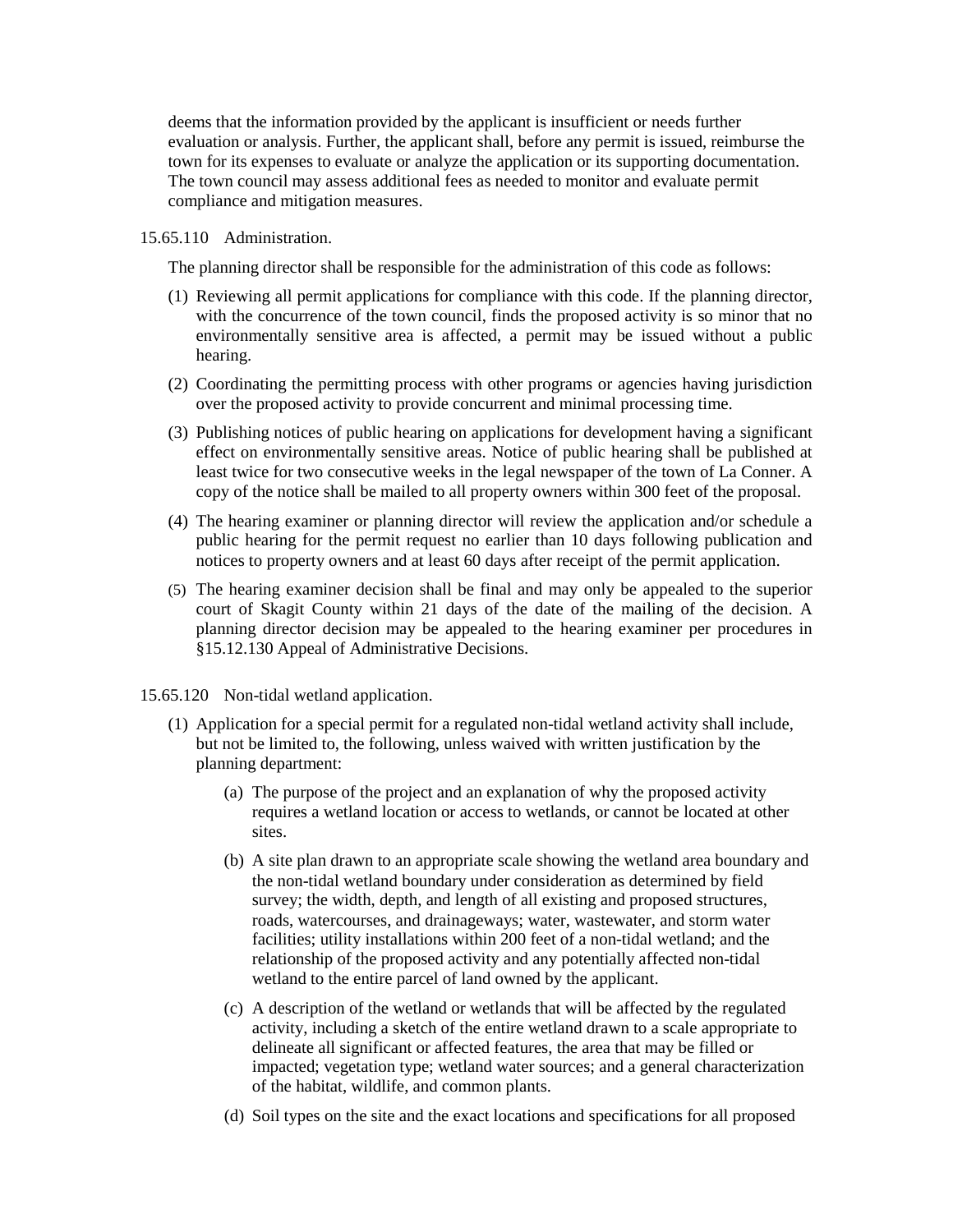draining, filling, grading, dredging, and vegetation removal, including the amounts and methods.

- (e) Adjacent land use.
- (f) Elevations of the site and adjacent lands within 200 feet of the site at contour intervals of no greater than five feet.
- (g) The planning director may require additional information, including, but not limited to, documentation and evidence of a wetland boundary determination by field survey; an assessment of wetland functional characteristics; documentation of the ecological, aesthetic, economic, or other values of a wetland, a study of flood, erosion, or other hazards at the site; evidence of any protective measures that might be taken to reduce such hazards; and any other information deemed necessary to verify compliance with the provisions of this code or to evaluate the proposed use in terms of the purposes of this code.
- (2) Any person who wants to know whether a proposed activity or an area is subject to this code may request in writing a determination from the planning department. Such a request for determination shall contain plans, data, and other information as may be specified by the planning department.
- (3) Upon receipt of the completed application, the planning department shall notify the individuals and agencies, including federal and state agencies having jurisdiction over or an interest in the matter to provide such individuals and agencies an opportunity to comment.
- (4) The town, after according consideration to the comments of the general public, other affected municipalities and counties, and federal and state agencies with jurisdiction over the area in question, shall issue a non-tidal wetland permit only if it is found that the regulated activity is determined to be in the public interest in accordance with those standards listed below and that the applicant has demonstrated by a preponderance of evidence that the regulated activity:
	- (a.) Is water-dependent or requires access to the non-tidal wetland as a central element of its basic function, or is not water-dependent but has no practical alternative.
	- (b.) Will result in minimum feasible alteration or impairment to the non-tidal wetland's functional characteristics and its existing contour, vegetation, fish and wildlife resources, and hydrological conditions.
	- (c.) Will not jeopardize the continued existence of species that appear on federal or state endangered or threatened species lists.
	- (d.) Will not cause significant degradation of ground water or surface water quality.
	- (e.) Complies with all applicable state, local, and federal laws, including those related to sediment control, pollution control, floodplain zoning, and on-site wastewater and storm water disposal.
	- (f.) Complies with the wetland buffer requirements provided in Section 15.65.070(5).
	- (g.) Complies with other standards contained in this code, including those pertaining to non-tidal wetland creation and restoration as required for mitigation
- <span id="page-8-0"></span>15.65.130 Geologically hazardous areas.
	- (1) A description of how the proposed development and its associated grading plan will or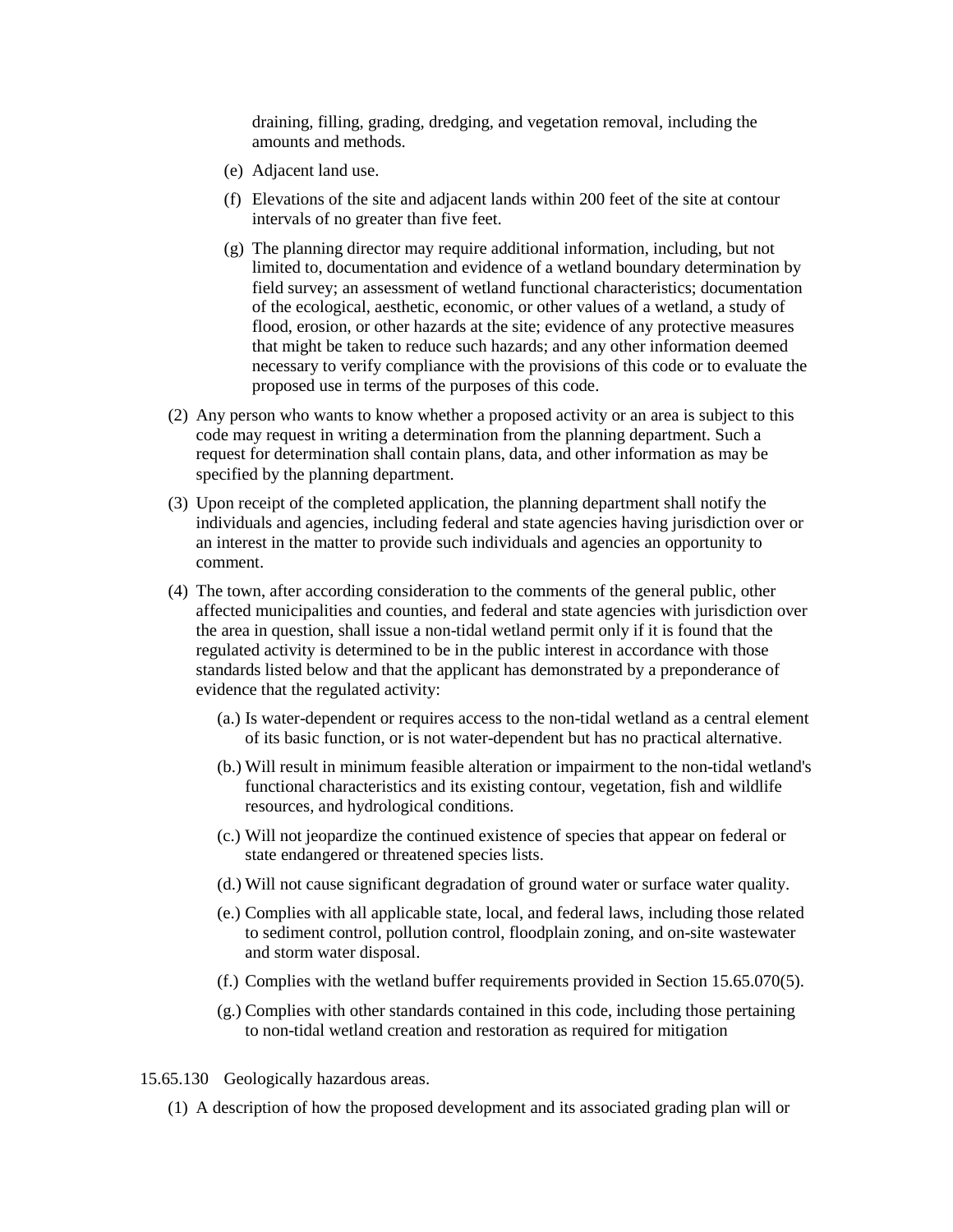will not impact each of the following on the subject property and adjoining properties:

- (a) Slope stability, erosion, and landslide hazard;
- (b) Drainage surface and subsurface hydrology, and water quality;
- (c) Existing vegetation as it relates to wetlands, regulated slopes and soil stability.
	- (1) A geotechnical report by a certified engineer.
	- (2) Recommended methods for mitigating identified impacts and a description of how these mitigating measures may impact adjacent properties shall be required.
- (2) The town may retain consultants at the applicant's expense to assist the town's review of applications and studies outside the range of the staff expertise.
- <span id="page-9-0"></span>15.65.140 Permit conditions.

The hearing examiner or planning director shall attach such conditions to the granting of a special use permit as deemed necessary to carry out the purposes of this code. Such conditions may include but are not limited to:

- (1) Limitations on minimum lot size for any regulated activity;
- (2) Requirements that structures be elevated on piles and otherwise protected against natural hazards;
- (3) Modification of waste disposal and water supply facilities;
- (4) Imposition of operational control, sureties, and deed restrictions concerning future use and subdivision of lands, such as flood warnings, preservation of undeveloped areas in open space use, and limitation of vegetation removal;
- (5) Dedication of easements to protect wetlands;
- (6) Establishment of vegetated buffer zones separating and protecting the non-tidal wetland from proposed activities in accordance with the wetland buffer requirements provided in Section 15.65.070(5).
- (7) Erosion control and storm water management measures;
- (8) Setbacks for structures and restrictions on fill, deposit of soil, and other activities in the non-tidal wetland;
- (9) Modification in project design to ensure continued water supply to the non-tidal wetland and circulation of water;
- (10) Creation or restoration of an area of non-tidal wetland;
- (11) Development of a plan to guide actions involving the creation of a new wetland or the restoration of a damaged or degraded wetland.
- (12) Other mitigation actions as determined to be needed.

## Article III. Mitigation

<span id="page-9-1"></span>15.65.150 Non-tidal wetland restoration and creation.

As a condition of a permit issued or as an enforcement action under this code, the town may require that the applicant engage in the restoration or creation of non-tidal wetlands in order to offset, in whole or in part, the losses resulting from an applicant's or violator's actions. In making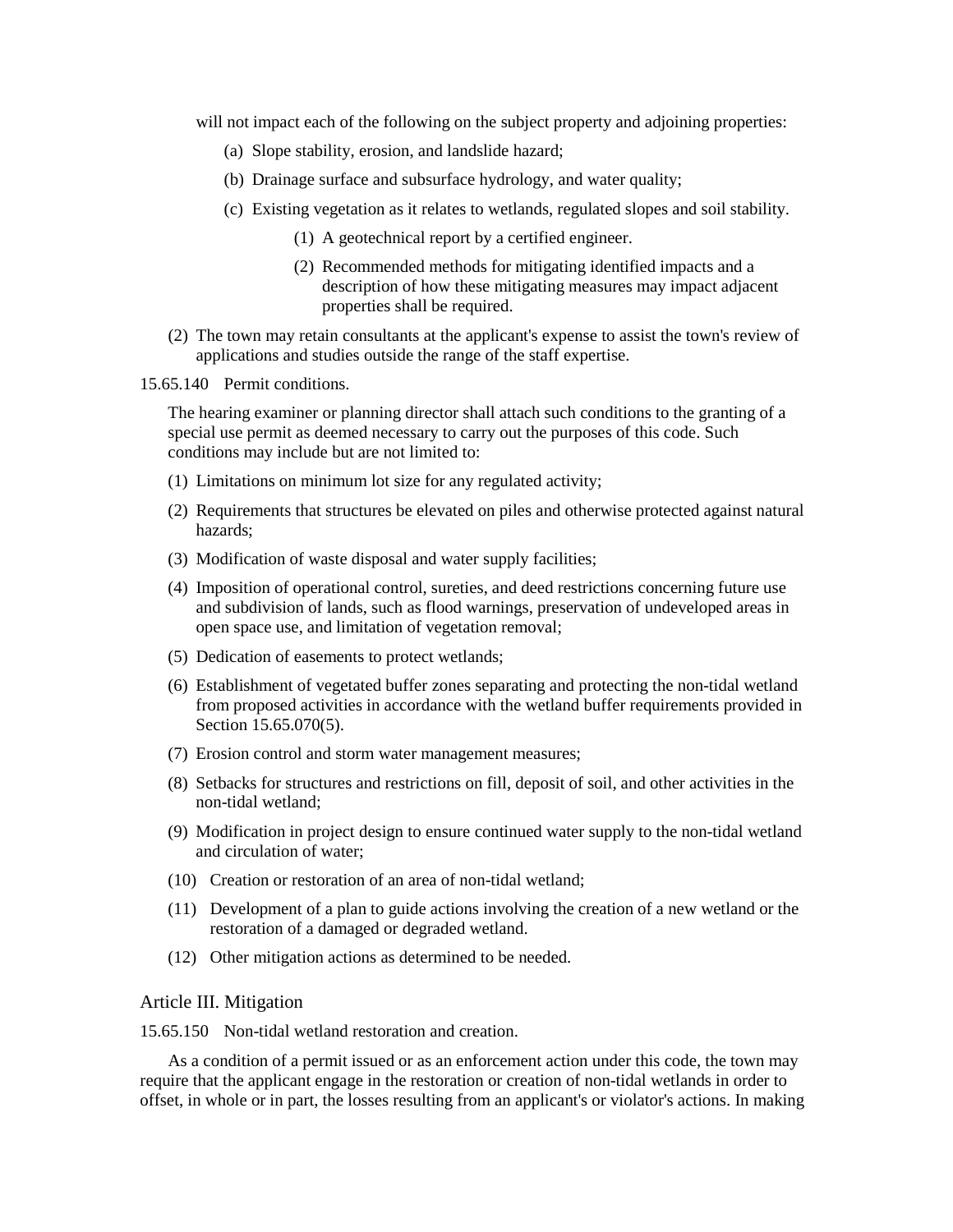a determination of whether such a requirement will be imposed, and, if so, the degree to which it would be required, the planning director will consider the following:

- (1) The long and short-term effects of the action upon the non-tidal wetland and associated aquatic ecosystem, and the reversible or irreversible nature of the impairment or loss.
- (2) The type and benefit of the wetland functions and associated resources lost.
- (3) The type, size, and location of the wetland altered, and the effect it may have upon the remaining system or watershed of which the wetland is a part. Mitigation ratios may be established in accordance with Department of Ecology's, *Wetlands in Washington State-- Volume 2: Guidance for Protecting and Managing Wetlands* (2005) or subsequent versions.
- (4) Observed or predicted trends with regard to the gains or losses of this type of wetland in the watershed, in light of natural and human processes.
- (5) The cost and likely success of the possible compensation measures in relation to the magnitude of the proposed project or violation.
- (6) The degree to which the applicant has demonstrated a good faith effort to incorporate measures to minimize and avoid wetland impacts within the proposed project.
- (7) If wetland restoration or creation is required by the town, the applicant or violator shall develop a non-tidal wetland restoration or creation plan for review and approval of the planning director with the aid of consultants if deemed necessary. The creation or restoration of wetlands shall not be an alternative to the requirements set forth in Article II of this chapter but shall be used only to compensate for unavoidable losses.
- (8) The plan should state the location, by metes and bounds description, of the proposed site; ownership; size, type, and complete ecological assessment (flora, fauna, hydrology, wetland functions, etc.) of the wetland being restored or the area where a new wetland will be created; and the natural suitability of the proposed site for establishing the replacement wetland (i.e., water source and drainage patterns, topographic position, wildlife habitat opportunities, value of the existing area to be converted, etc.). In addition, plan view and cross-sectional, scaled drawings; topographic survey data, including slope percentage and final grade elevations; and other technical information are required in sufficient detail to explain, illustrate, and provide for:
	- (a) Soil and substrate conditions; topographic elevations; grading and excavation; erosion and sediment control needed for wetland construction and long-term survival.
	- (b) Planting plans specifying plant species types, quantities, locations, size, spacing, or density; source of plant materials, propagules, or seeds; timing, season, water, and nutrient requirements for planting; and, where appropriate, measures to protect plants from predation.
	- (c) Water quality parameters, water source, water depths, water control structures, and water level maintenance practices needed to achieve the necessary ambient water conditions and hydrocycle/hydroperiod characteristics.
	- (d) Midcourse corrections and a three-year monitoring and replacement plan establishing responsibility for removal of exotic and nuisance vegetation and permanent establishment of the wetland system and all its component parts.
	- (e) A demonstration of fiscal, administrative, and technical competence of sufficient standing to successfully execute the overall project.